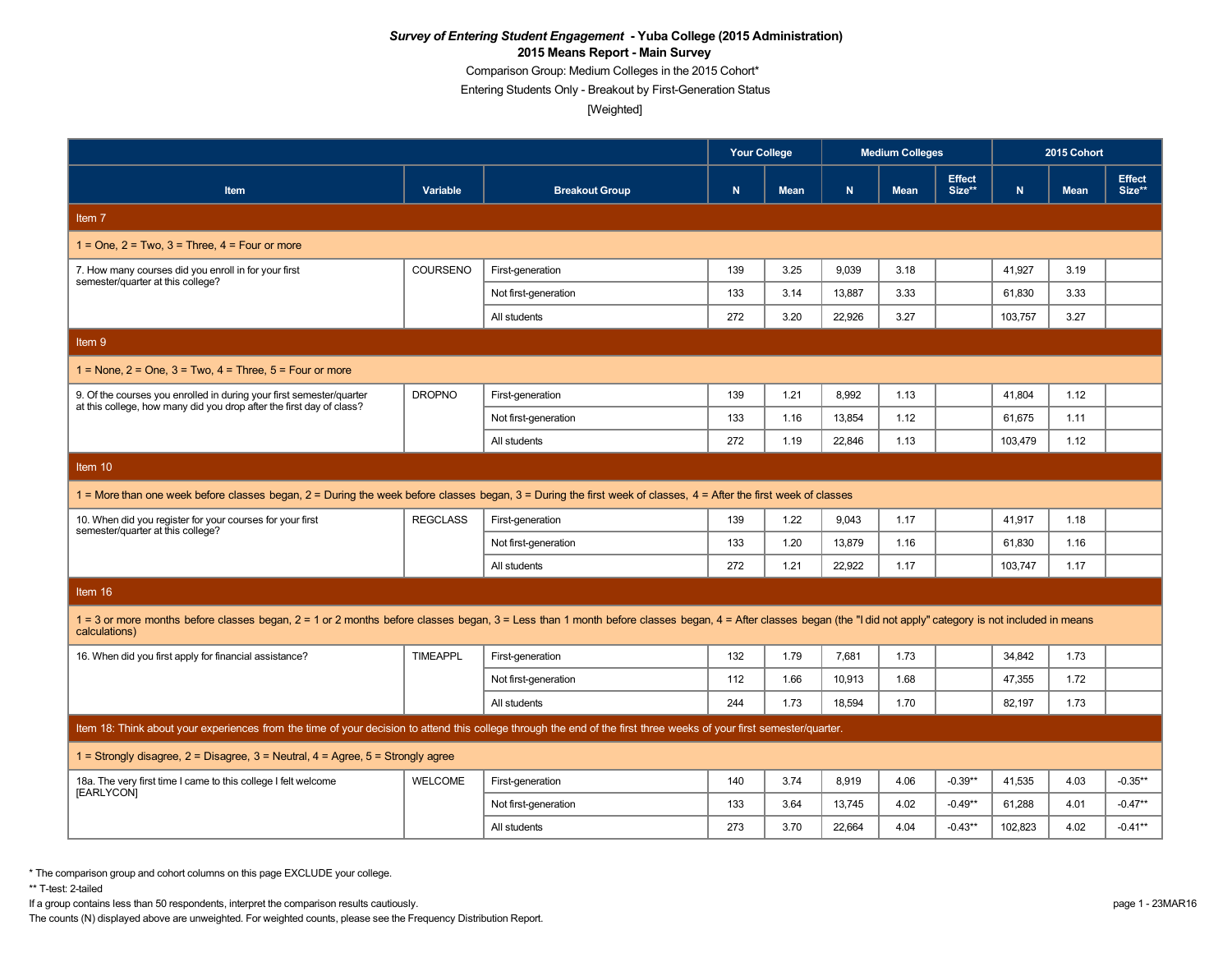Comparison Group: Medium Colleges in the 2015 Cohort\*

Entering Students Only - Breakout by First-Generation Status

[Weighted]

|                                                                                                                                                                      |                 | <b>Your College</b>   |     |             | <b>Medium Colleges</b> |             |                         | 2015 Cohort |             |                         |
|----------------------------------------------------------------------------------------------------------------------------------------------------------------------|-----------------|-----------------------|-----|-------------|------------------------|-------------|-------------------------|-------------|-------------|-------------------------|
| <b>Item</b>                                                                                                                                                          | Variable        | <b>Breakout Group</b> | N   | <b>Mean</b> | N.                     | <b>Mean</b> | <b>Effect</b><br>Size** | N.          | <b>Mean</b> | <b>Effect</b><br>Size** |
| Item 18: Think about your experiences from the time of your decision to attend this college through the end of the first three weeks of your first semester/quarter. |                 |                       |     |             |                        |             |                         |             |             |                         |
| 1 = Strongly disagree, $2$ = Disagree, $3$ = Neutral, $4$ = Agree, $5$ = Strongly agree                                                                              |                 |                       |     |             |                        |             |                         |             |             |                         |
| 18b. The instructors at this college want me to succeed [HIEXPECT]                                                                                                   | <b>WNTSCCD</b>  | First-generation      | 139 | 4.01        | 8.852                  | 4.31        | $-0.42**$               | 41.275      | 4.29        | $-0.39**$               |
|                                                                                                                                                                      |                 | Not first-generation  | 133 | 4.04        | 13,678                 | 4.28        | $-0.36**$               | 61,022      | 4.29        | $-0.38**$               |
|                                                                                                                                                                      |                 | All students          | 272 | 4.02        | 22,530                 | 4.29        | $-0.39**$               | 102,297     | 4.29        | $-0.39**$               |
| 18c. All the courses I needed to take during my first                                                                                                                | CONVTIME        | First-generation      | 140 | 3.87        | 8.901                  | 3.94        |                         | 41.440      | 3.94        |                         |
| semester/quarter were available at times convenient for me                                                                                                           |                 | Not first-generation  | 133 | 3.64        | 13,716                 | 3.95        | $-0.32**$               | 61,152      | 3.96        | $-0.33**$               |
|                                                                                                                                                                      |                 | All students          | 273 | 3.76        | 22.617                 | 3.94        |                         | 102.592     | 3.95        |                         |
| 18d. I was able to meet with an academic advisor at times                                                                                                            | <b>AACONTIM</b> | First-generation      | 138 | 3.66        | 8.828                  | 3.80        |                         | 41.149      | 3.79        |                         |
| convenient for me [ACADPLAN]                                                                                                                                         |                 | Not first-generation  | 132 | 3.64        | 13,620                 | 3.76        |                         | 60,822      | 3.79        |                         |
|                                                                                                                                                                      |                 | All students          | 270 | 3.65        | 22.448                 | 3.78        |                         | 101.971     | 3.79        |                         |
| 18e. An advisor helped me to select a course of study, program, or<br>major [ACADPLAN]                                                                               | AASELMAJ        | First-generation      | 140 | 3.74        | 8.896                  | 3.71        |                         | 41.448      | 3.71        |                         |
|                                                                                                                                                                      |                 | Not first-generation  | 133 | 3.59        | 13,715                 | 3.66        |                         | 61,192      | 3.69        |                         |
|                                                                                                                                                                      |                 | All students          | 273 | 3.67        | 22.611                 | 3.68        |                         | 102,640     | 3.70        |                         |
| 18f. An advisor helped me to set academic goals and to create a                                                                                                      | <b>ACADGOAL</b> | First-generation      | 140 | 3.45        | 8.889                  | 3.33        |                         | 41.398      | 3.34        |                         |
| plan for achieving them [ACADPLAN]                                                                                                                                   |                 | Not first-generation  | 133 | 3.57        | 13,690                 | 3.27        |                         | 61,085      | 3.30        |                         |
|                                                                                                                                                                      |                 | All students          | 273 | 3.51        | 22,579                 | 3.29        |                         | 102,483     | 3.32        |                         |
| 18g. An advisor helped me to identify the courses I needed to take                                                                                                   | <b>CRSADV</b>   | First-generation      | 140 | 4.00        | 8,900                  | 3.94        |                         | 41,441      | 3.91        |                         |
| during my first semester/quarter [ACADPLAN]                                                                                                                          |                 | Not first-generation  | 133 | 3.96        | 13.716                 | 3.88        |                         | 61.173      | 3.90        |                         |
|                                                                                                                                                                      |                 | All students          | 273 | 3.98        | 22,616                 | 3.90        |                         | 102,614     | 3.90        |                         |
| 18h. A college staff member talked with me about my commitments                                                                                                      | <b>OSCOMM</b>   | First-generation      | 140 | 2.79        | 8,894                  | 2.95        |                         | 41,444      | 2.91        |                         |
| outside of school (work, children, dependents, etc.) to help me<br>figure out how many courses to take [ACADPLAN]                                                    |                 | Not first-generation  | 132 | 2.72        | 13.706                 | 2.90        |                         | 61.171      | 2.89        |                         |
|                                                                                                                                                                      |                 | All students          | 272 | 2.76        | 22.600                 | 2.92        |                         | 102,615     | 2.90        |                         |
| 18i. The college provided me with adequate information about                                                                                                         | <b>FAINFO</b>   | First-generation      | 140 | 3.46        | 8,900                  | 3.51        |                         | 41,466      | 3.48        |                         |
| financial assistance (scholarships, grants, loans, etc.) [EARLYCON]                                                                                                  |                 | Not first-generation  | 133 | 3.35        | 13,718                 | 3.45        |                         | 61.203      | 3.46        |                         |
|                                                                                                                                                                      |                 | All students          | 273 | 3.41        | 22,618                 | 3.47        |                         | 102,669     | 3.47        |                         |

\*\* T-test: 2-tailed

If a group contains less than 50 respondents, interpret the comparison results cautiously. page 2 - 23MAR16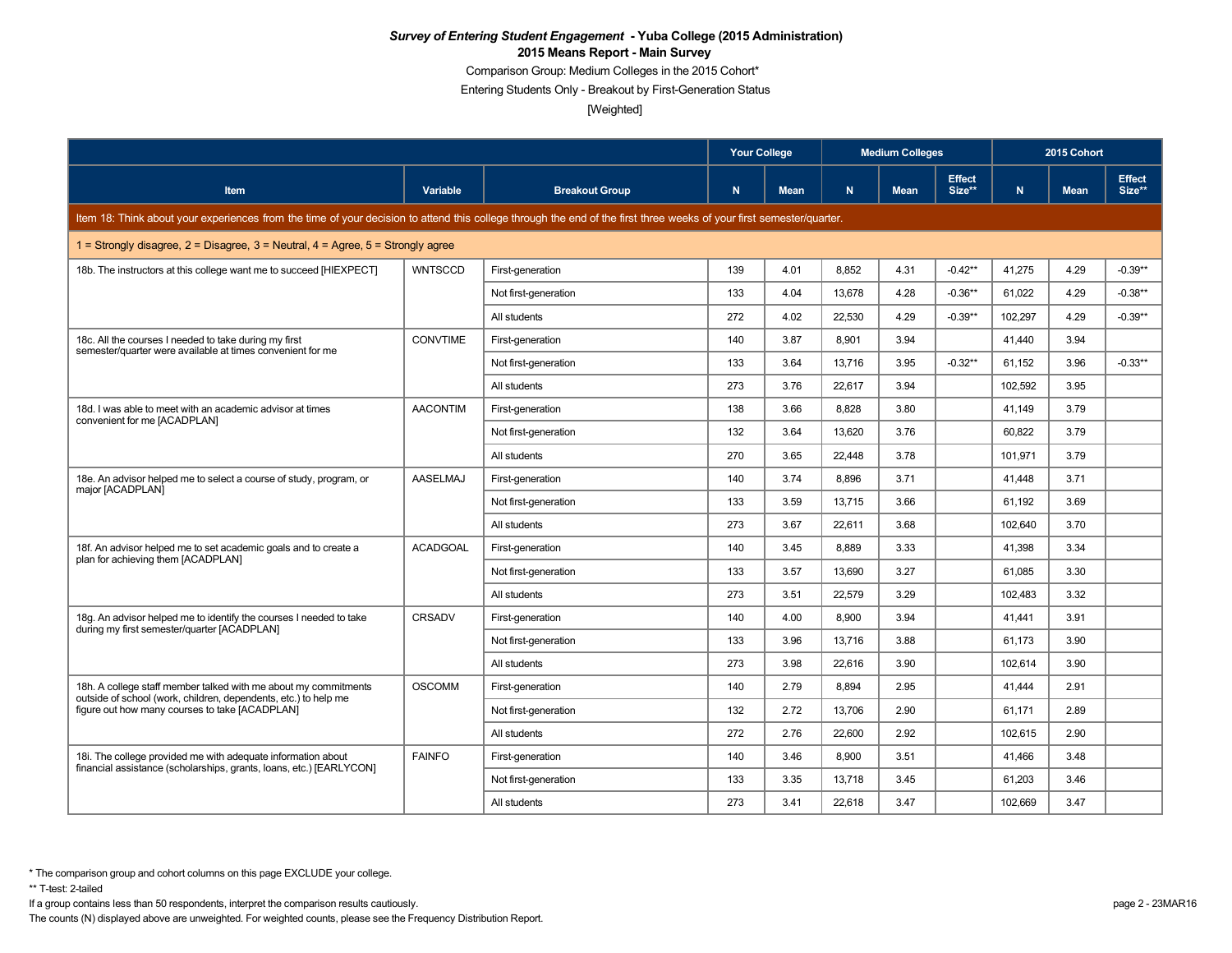Comparison Group: Medium Colleges in the 2015 Cohort\*

Entering Students Only - Breakout by First-Generation Status

[Weighted]

|                                                                                                                                                                      |                 | <b>Your College</b>   |     |             | <b>Medium Colleges</b><br><b>Effect</b><br>N<br>Size**<br><b>Mean</b><br>3.16 |      |           | 2015 Cohort |             |                         |
|----------------------------------------------------------------------------------------------------------------------------------------------------------------------|-----------------|-----------------------|-----|-------------|-------------------------------------------------------------------------------|------|-----------|-------------|-------------|-------------------------|
| <b>Item</b>                                                                                                                                                          | Variable        | <b>Breakout Group</b> | N   | <b>Mean</b> |                                                                               |      |           | N.          | <b>Mean</b> | <b>Effect</b><br>Size** |
| Item 18: Think about your experiences from the time of your decision to attend this college through the end of the first three weeks of your first semester/quarter. |                 |                       |     |             |                                                                               |      |           |             |             |                         |
| 1 = Strongly disagree, $2$ = Disagree, $3$ = Neutral, $4$ = Agree, $5$ = Strongly agree                                                                              |                 |                       |     |             |                                                                               |      |           |             |             |                         |
| 18. A college staff member helped me determine whether I qualified<br>for financial assistance [EARLYCON]                                                            | QUALFA          | First-generation      | 139 | 3.42        | 8.878                                                                         |      |           | 41.338      | 3.11        |                         |
|                                                                                                                                                                      |                 | Not first-generation  | 133 | 3.11        | 13,688                                                                        | 3.03 |           | 61,067      | 3.02        |                         |
|                                                                                                                                                                      |                 | All students          | 272 | 3.28        | 22,566                                                                        | 3.08 |           | 102,405     | 3.06        |                         |
| 18k. All instructors had activities to introduce students to one                                                                                                     | <b>ACTINTRO</b> | First-generation      | 139 | 3.17        | 8.879                                                                         | 3.38 |           | 41,383      | 3.40        |                         |
| another                                                                                                                                                              |                 | Not first-generation  | 133 | 3.10        | 13,695                                                                        | 3.28 |           | 61,109      | 3.30        |                         |
|                                                                                                                                                                      |                 | All students          | 272 | 3.14        | 22.574                                                                        | 3.32 |           | 102.492     | 3.34        |                         |
| 18I. All instructors clearly explained academic and student support                                                                                                  | <b>RESOURCE</b> | First-generation      | 140 | 3.68        | 8.870                                                                         | 3.89 |           | 41,341      | 3.89        |                         |
| services available at this college [ACSOCSUP]                                                                                                                        |                 | Not first-generation  | 133 | 3.52        | 13,694                                                                        | 3.85 | $-0.36**$ | 61,064      | 3.87        | $-0.39**$               |
|                                                                                                                                                                      |                 | All students          | 273 | 3.61        | 22.564                                                                        | 3.86 | $-0.28**$ | 102.405     | 3.88        | $-0.30**$               |
| 18m. All instructors clearly explained course grading policies                                                                                                       | <b>GRADEPOL</b> | First-generation      | 140 | 4.26        | 8,881                                                                         | 4.26 |           | 41,397      | 4.26        |                         |
| [ACSOCSUP]                                                                                                                                                           |                 | Not first-generation  | 133 | 4.19        | 13,710                                                                        | 4.25 |           | 61,137      | 4.26        |                         |
|                                                                                                                                                                      |                 | All students          | 273 | 4.22        | 22,591                                                                        | 4.26 |           | 102,534     | 4.26        |                         |
| 18n. All instructors clearly explained course syllabi (syllabuses)                                                                                                   | <b>SYLLABI</b>  | First-generation      | 137 | 4.43        | 8.871                                                                         | 4.36 |           | 41,308      | 4.35        |                         |
| [ACSOCSUP]                                                                                                                                                           |                 | Not first-generation  | 132 | 4.36        | 13,680                                                                        | 4.36 |           | 61,038      | 4.36        |                         |
|                                                                                                                                                                      |                 | All students          | 269 | 4.40        | 22,551                                                                        | 4.36 |           | 102,346     | 4.36        |                         |
| 180. I knew how to get in touch with my instructors outside of class                                                                                                 | <b>FACMEET</b>  | First-generation      | 140 | 4.11        | 8,894                                                                         | 4.30 |           | 41,432      | 4.28        |                         |
| [ACSOCSUP]                                                                                                                                                           |                 | Not first-generation  | 133 | 4.10        | 13.716                                                                        | 4.31 |           | 61.185      | 4.30        |                         |
|                                                                                                                                                                      |                 | All students          | 273 | 4.10        | 22,610                                                                        | 4.30 | $-0.27**$ | 102,617     | 4.29        | $-0.25**$               |
| 18p. At least one college staff member (other than an instructor)                                                                                                    | <b>CSTAFNAM</b> | First-generation      | 140 | 3.31        | 8,880                                                                         | 3.33 |           | 41,386      | 3.30        |                         |
| learned my name [EARLYCON]                                                                                                                                           |                 | Not first-generation  | 133 | 3.18        | 13.705                                                                        | 3.28 |           | 61.138      | 3.28        |                         |
|                                                                                                                                                                      |                 | All students          | 273 | 3.25        | 22,585                                                                        | 3.30 |           | 102,524     | 3.29        |                         |
| 18q. At least one other student whom I didn't previously know                                                                                                        | <b>OSTUDNAM</b> | First-generation      | 140 | 3.94        | 8,904                                                                         | 4.11 |           | 41,450      | 4.09        |                         |
| learned my name [ACSOCSUP]                                                                                                                                           |                 | Not first-generation  | 133 | 4.01        | 13,712                                                                        | 4.17 |           | 61,184      | 4.17        |                         |
|                                                                                                                                                                      |                 | All students          | 273 | 3.97        | 22,616                                                                        | 4.15 |           | 102,634     | 4.14        |                         |

\*\* T-test: 2-tailed

If a group contains less than 50 respondents, interpret the comparison results cautiously. page 3 - 23MAR16

The counts (N) displayed above are unweighted. For weighted counts, please see the Frequency Distribution Report.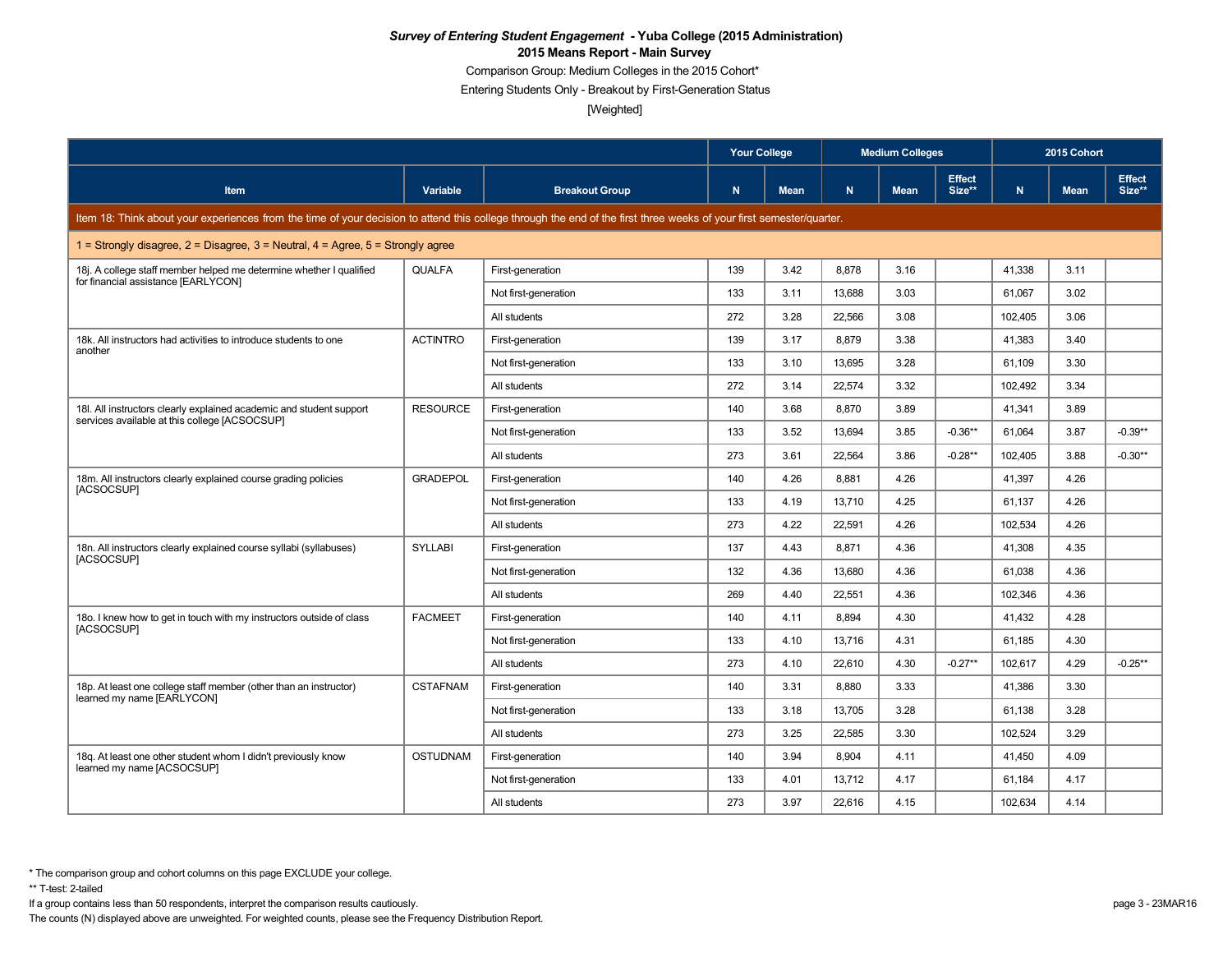Comparison Group: Medium Colleges in the 2015 Cohort\*

Entering Students Only - Breakout by First-Generation Status

[Weighted]

|                                                                                                                                                                      |                 |                       | <b>Your College</b> |      |        | <b>Medium Colleges</b> |                         |         | 2015 Cohort |                         |
|----------------------------------------------------------------------------------------------------------------------------------------------------------------------|-----------------|-----------------------|---------------------|------|--------|------------------------|-------------------------|---------|-------------|-------------------------|
| <b>Item</b>                                                                                                                                                          | Variable        | <b>Breakout Group</b> | N                   | Mean | N.     | <b>Mean</b>            | <b>Effect</b><br>Size** | N.      | <b>Mean</b> | <b>Effect</b><br>Size** |
| Item 18: Think about your experiences from the time of your decision to attend this college through the end of the first three weeks of your first semester/quarter. |                 |                       |                     |      |        |                        |                         |         |             |                         |
| 1 = Strongly disagree, $2$ = Disagree, $3$ = Neutral, $4$ = Agree, $5$ = Strongly agree                                                                              |                 |                       |                     |      |        |                        |                         |         |             |                         |
| 18r. At least one instructor learned my name [ACSOCSUP]                                                                                                              | <b>FACNAM</b>   | First-generation      | 139                 | 3.89 | 8,848  | 4.29                   | $-0.48**$               | 41,179  | 4.23        | $-0.38**$               |
|                                                                                                                                                                      |                 | Not first-generation  | 132                 | 4.17 | 13,658 | 4.29                   |                         | 60,911  | 4.29        |                         |
|                                                                                                                                                                      |                 | All students          | 271                 | 4.02 | 22.506 | 4.29                   | $-0.33**$               | 102.090 | 4.26        | $-0.28**$               |
| 18s. I learned the name of at least one other student in most of my<br>classes [ACSOCSUP]                                                                            | <b>STUNAM</b>   | First-generation      | 140                 | 4.11 | 8.895  | 4.24                   |                         | 41,437  | 4.22        |                         |
|                                                                                                                                                                      |                 | Not first-generation  | 133                 | 4.14 | 13,720 | 4.29                   |                         | 61,198  | 4.27        |                         |
|                                                                                                                                                                      |                 | All students          | 273                 | 4.12 | 22,615 | 4.27                   |                         | 102,635 | 4.25        |                         |
| 18t. I have the motivation to do what it takes to succeed in college                                                                                                 | <b>ITTAKES</b>  | First-generation      | 138                 | 4.30 | 8,879  | 4.41                   |                         | 41,327  | 4.41        |                         |
| [HIEXPECT]                                                                                                                                                           |                 | Not first-generation  | 133                 | 4.36 | 13,703 | 4.39                   |                         | 61.098  | 4.39        |                         |
|                                                                                                                                                                      |                 | All students          | 271                 | 4.33 | 22,582 | 4.39                   |                         | 102,425 | 4.40        |                         |
| 18u. I am prepared academically to succeed in college [HIEXPECT]                                                                                                     | <b>ACPRPRD</b>  | First-generation      | 139                 | 4.27 | 8,899  | 4.25                   |                         | 41,456  | 4.26        |                         |
|                                                                                                                                                                      |                 | Not first-generation  | 133                 | 4.36 | 13,725 | 4.28                   |                         | 61,206  | 4.30        |                         |
|                                                                                                                                                                      |                 | All students          | 272                 | 4.31 | 22,624 | 4.27                   |                         | 102,662 | 4.28        |                         |
| Item 19: During the first three weeks of your first semester/quarter at this college, about how often did you do the following?                                      |                 |                       |                     |      |        |                        |                         |         |             |                         |
| 1 = Never, $2$ = Once, $3$ = Two or three times, $4$ = Four or more times                                                                                            |                 |                       |                     |      |        |                        |                         |         |             |                         |
| 19a. Ask questions in class or contribute to class discussions                                                                                                       | <b>ASKQUES</b>  | First-generation      | 137                 | 2.43 | 9,002  | 2.81                   | $-0.44**$               | 41,797  | 2.78        | $-0.41**$               |
| [ENGAGLRN]                                                                                                                                                           |                 | Not first-generation  | 133                 | 2.79 | 13,846 | 2.86                   |                         | 61.693  | 2.85        |                         |
|                                                                                                                                                                      |                 | All students          | 270                 | 2.60 | 22,848 | 2.84                   | $-0.28**$               | 103,490 | 2.82        | $-0.27**$               |
| 19b. Prepare at least two drafts of a paper or assignment before                                                                                                     | <b>PREPDRFT</b> | First-generation      | 136                 | 2.18 | 8.942  | 2.19                   |                         | 41.481  | 2.19        |                         |
| turning it in [ENGAGLRN]                                                                                                                                             |                 | Not first-generation  | 133                 | 2.11 | 13,751 | 2.09                   |                         | 61,305  | 2.08        |                         |
|                                                                                                                                                                      |                 | All students          | 269                 | 2.15 | 22,693 | 2.13                   |                         | 102,786 | 2.13        |                         |
| 19c. Turn in an assignment late [HIEXPECT]                                                                                                                           | LATETURN        | First-generation      | 137                 | 1.38 | 8.955  | 1.47                   |                         | 41.563  | 1.46        |                         |
|                                                                                                                                                                      |                 | Not first-generation  | 133                 | 1.32 | 13,803 | 1.44                   |                         | 61,460  | 1.44        |                         |
|                                                                                                                                                                      |                 | All students          | 270                 | 1.35 | 22,758 | 1.45                   |                         | 103.023 | 1.45        |                         |

If a group contains less than 50 respondents, interpret the comparison results cautiously. page 4 - 23MAR16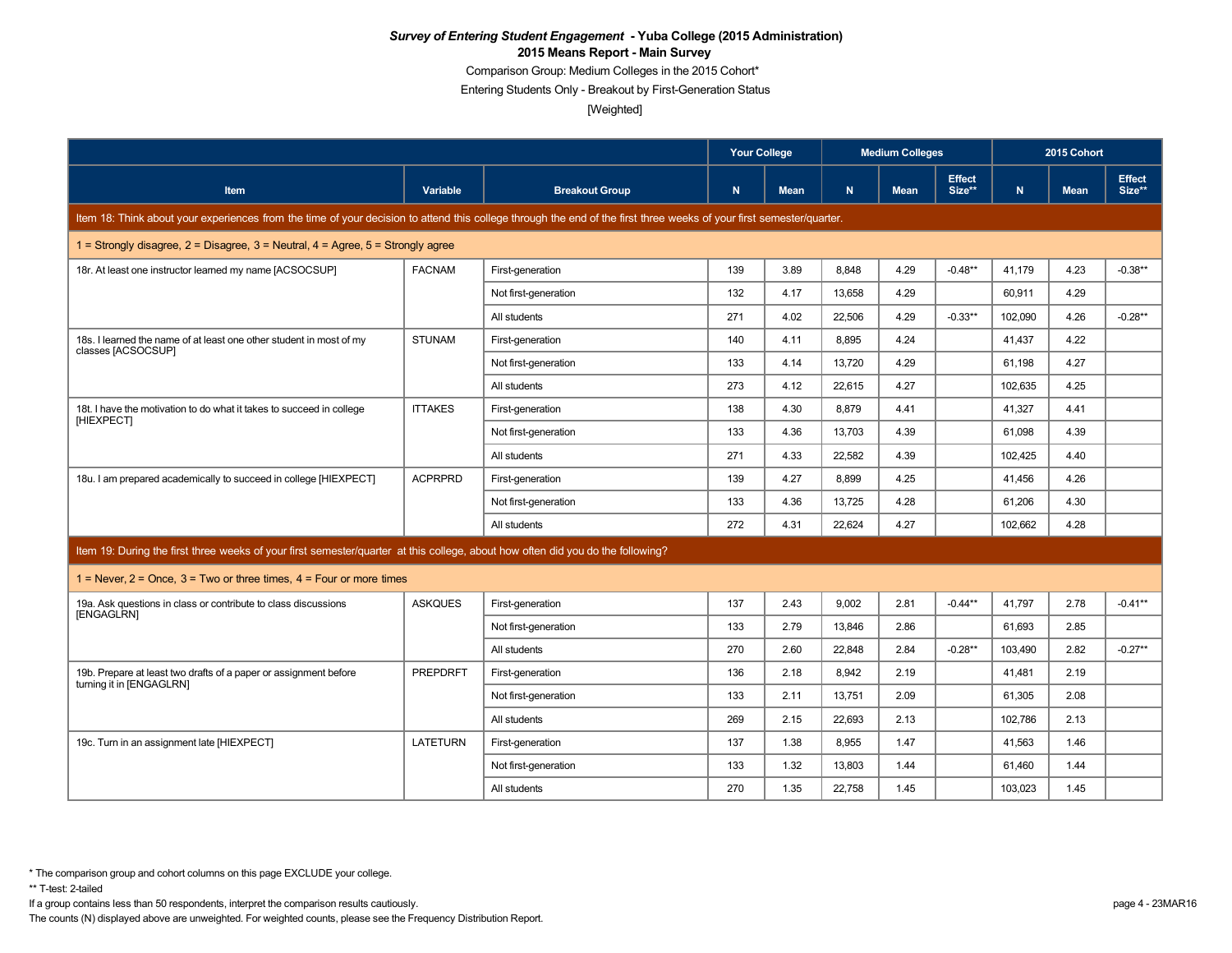Comparison Group: Medium Colleges in the 2015 Cohort\*

Entering Students Only - Breakout by First-Generation Status

[Weighted]

|                                                                                                                                 |                 |                       | <b>Your College</b> |             |        | <b>Medium Colleges</b> |                         | 2015 Cohort |             |                         |
|---------------------------------------------------------------------------------------------------------------------------------|-----------------|-----------------------|---------------------|-------------|--------|------------------------|-------------------------|-------------|-------------|-------------------------|
| <b>Item</b>                                                                                                                     | Variable        | <b>Breakout Group</b> | N                   | <b>Mean</b> | N      | <b>Mean</b>            | <b>Effect</b><br>Size** | N.          | <b>Mean</b> | <b>Effect</b><br>Size** |
| Item 19: During the first three weeks of your first semester/quarter at this college, about how often did you do the following? |                 |                       |                     |             |        |                        |                         |             |             |                         |
| 1 = Never, $2$ = Once, $3$ = Two or three times, $4$ = Four or more times                                                       |                 |                       |                     |             |        |                        |                         |             |             |                         |
| 19d. Not turn in an assignment [HIEXPECT]                                                                                       | <b>NOTTURN</b>  | First-generation      | 138                 | 1.46        | 8,808  | 1.36                   |                         | 40,927      | 1.38        |                         |
|                                                                                                                                 |                 | Not first-generation  | 129                 | 1.53        | 13,605 | 1.38                   |                         | 60,608      | 1.39        |                         |
|                                                                                                                                 |                 | All students          | 267                 | 1.49        | 22,413 | 1.37                   |                         | 101,535     | 1.39        |                         |
| 19e. Participate in supplemental instruction (extra class sessions                                                              | <b>SUPINSTR</b> | First-generation      | 139                 | 1.57        | 8.994  | 1.53                   |                         | 41,723      | 1.56        |                         |
| with an instructor, tutor, or experienced student) [ENGAGLRN]                                                                   |                 | Not first-generation  | 131                 | 1.48        | 13,850 | 1.48                   |                         | 61,676      | 1.50        |                         |
|                                                                                                                                 |                 | All students          | 270                 | 1.53        | 22.844 | 1.50                   |                         | 103.399     | 1.53        |                         |
| 19f. Come to class without completing readings or assignments                                                                   | <b>NOTCOMPL</b> | First-generation      | 139                 | 1.53        | 8,958  | 1.56                   |                         | 41,585      | 1.56        |                         |
| [HIEXPECT]                                                                                                                      |                 | Not first-generation  | 132                 | 1.71        | 13.825 | 1.67                   |                         | 61,520      | 1.64        |                         |
|                                                                                                                                 |                 | All students          | 271                 | 1.62        | 22,783 | 1.63                   |                         | 103,105     | 1.61        |                         |
| 19g. Work with other students on a project or assignment during                                                                 | <b>PINCLASS</b> | First-generation      | 139                 | 2.59        | 8.988  | 2.50                   |                         | 41.715      | 2.47        |                         |
| class [ENGAGLRN]                                                                                                                |                 | Not first-generation  | 133                 | 2.52        | 13,851 | 2.54                   |                         | 61,659      | 2.50        |                         |
|                                                                                                                                 |                 | All students          | 272                 | 2.56        | 22,839 | 2.52                   |                         | 103,374     | 2.49        |                         |
| 19h. Work with classmates outside of class on class projects or<br>assignments [ENGAGLRN]                                       | <b>PREPOUTC</b> | First-generation      | 137                 | 1.52        | 8.943  | 1.57                   |                         | 41,501      | 1.58        |                         |
|                                                                                                                                 |                 | Not first-generation  | 133                 | 1.48        | 13,762 | 1.60                   |                         | 61,345      | 1.60        |                         |
|                                                                                                                                 |                 | All students          | 270                 | 1.50        | 22,705 | 1.58                   |                         | 102,846     | 1.59        |                         |
| 19i. Participate in a required study group outside of class<br>[ENGAGLRN]                                                       | <b>GRPSTUDY</b> | First-generation      | 139                 | 1.23        | 8,979  | 1.28                   |                         | 41,655      | 1.31        |                         |
|                                                                                                                                 |                 | Not first-generation  | 133                 | 1.28        | 13.857 | 1.27                   |                         | 61.699      | 1.28        |                         |
|                                                                                                                                 |                 | All students          | 272                 | 1.25        | 22,836 | 1.27                   |                         | 103,354     | 1.29        |                         |
| 19. Participate in a student-initiated (not required) study group                                                               | <b>NRGSTUDY</b> | First-generation      | 139                 | 1.19        | 8.962  | 1.28                   |                         | 41,485      | 1.30        |                         |
| outside of class [ENGAGLRN]                                                                                                     |                 | Not first-generation  | 132                 | 1.38        | 13,805 | 1.30                   |                         | 61,484      | 1.30        |                         |
|                                                                                                                                 |                 | All students          | 271                 | 1.28        | 22.767 | 1.29                   |                         | 102.969     | 1.30        |                         |
| 19k. Use an electronic tool (e-mail, text messaging, Facebook,                                                                  | <b>USEINTMG</b> | First-generation      | 139                 | 2.27        | 8,992  | 2.12                   |                         | 41,702      | 2.15        |                         |
| MySpace, class Web site, etc.) to communicate with another student<br>about coursework [ENGAGLRN]                               |                 | Not first-generation  | 133                 | 2.03        | 13.866 | 2.13                   |                         | 61.732      | 2.15        |                         |
|                                                                                                                                 |                 | All students          | 272                 | 2.16        | 22,858 | 2.13                   |                         | 103,434     | 2.15        |                         |

\*\* T-test: 2-tailed

If a group contains less than 50 respondents, interpret the comparison results cautiously. page 5 - 23MAR16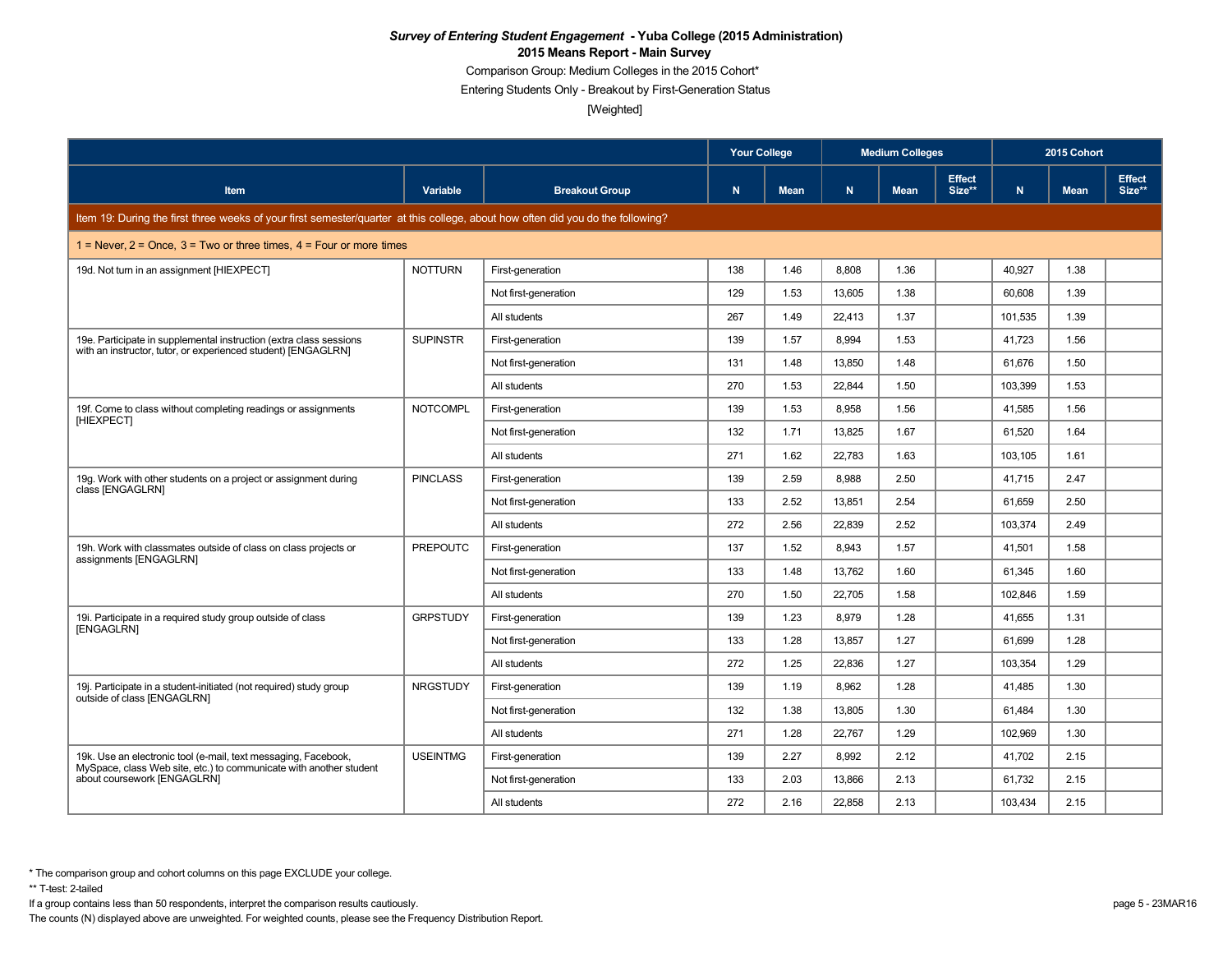Comparison Group: Medium Colleges in the 2015 Cohort\*

Entering Students Only - Breakout by First-Generation Status

[Weighted]

|                                                                                                                                    |                 |                       | <b>Your College</b> |             | <b>Medium Colleges</b> |             |                         | 2015 Cohort |             |                         |
|------------------------------------------------------------------------------------------------------------------------------------|-----------------|-----------------------|---------------------|-------------|------------------------|-------------|-------------------------|-------------|-------------|-------------------------|
| <b>Item</b>                                                                                                                        | Variable        | <b>Breakout Group</b> | N                   | <b>Mean</b> | N.                     | <b>Mean</b> | <b>Effect</b><br>Size** | N.          | <b>Mean</b> | <b>Effect</b><br>Size** |
| Item 19: During the first three weeks of your first semester/quarter at this college, about how often did you do the following?    |                 |                       |                     |             |                        |             |                         |             |             |                         |
| 1 = Never, $2$ = Once, $3$ = Two or three times, $4$ = Four or more times                                                          |                 |                       |                     |             |                        |             |                         |             |             |                         |
| 19I. Use an electronic tool (e-mail, text messaging, Facebook,<br>MySpace, class Web site, etc.) to communicate with an instructor | <b>MAILFAC</b>  | First-generation      | 138                 | 1.86        | 8,936                  | 2.31        | $-0.44**$               | 41,487      | 2.25        | $-0.38**$               |
| about coursework [ENGAGLRN]                                                                                                        |                 | Not first-generation  | 133                 | 1.85        | 13,812                 | 2.30        | $-0.45**$               | 61,495      | 2.27        | $-0.42**$               |
|                                                                                                                                    |                 | All students          | 271                 | 1.85        | 22,748                 | 2.30        | $-0.44**$               | 102,982     | 2.26        | $-0.40**$               |
| 19m. Discuss an assignment or grade with an instructor                                                                             | <b>FACASSN</b>  | First-generation      | 138                 | 1.83        | 8,979                  | 2.10        | $-0.29**$               | 41,592      | 2.07        |                         |
| [ENGAGLRN]                                                                                                                         |                 | Not first-generation  | 133                 | 1.92        | 13,845                 | 2.08        |                         | 61,668      | 2.07        |                         |
|                                                                                                                                    |                 | All students          | 271                 | 1.88        | 22,824                 | 2.09        | $-0.23**$               | 103,260     | 2.07        | $-0.22**$               |
| 19n. Ask for help from an instructor regarding questions or                                                                        | CLASSREL        | First-generation      | 138                 | 2.14        | 8.964                  | 2.37        |                         | 41.595      | 2.35        |                         |
| problems related to a class [ENGAGLRN]                                                                                             |                 | Not first-generation  | 133                 | 2.15        | 13,854                 | 2.33        |                         | 61,665      | 2.34        |                         |
|                                                                                                                                    |                 | All students          | 271                 | 2.15        | 22.818                 | 2.35        | $-0.21**$               | 103.260     | 2.35        | $-0.21**$               |
| 190. Receive prompt written or oral feedback from instructors on                                                                   | <b>FEEDBACK</b> | First-generation      | 138                 | 2.21        | 8,964                  | 2.37        |                         | 41.586      | 2.35        |                         |
| your performance [ENGAGLRN]                                                                                                        |                 | Not first-generation  | 133                 | 2.20        | 13,837                 | 2.37        |                         | 61,665      | 2.37        |                         |
|                                                                                                                                    |                 | All students          | 271                 | 2.21        | 22,801                 | 2.37        |                         | 103,251     | 2.36        |                         |
| 19p. Receive grades or points on assignments, quizzes, tests, or                                                                   | <b>RCVGRDS</b>  | First-generation      | 138                 | 3.01        | 8,909                  | 3.24        |                         | 41,312      | 3.21        |                         |
| papers, etc.                                                                                                                       |                 | Not first-generation  | 131                 | 3.21        | 13.769                 | 3.31        |                         | 61.293      | 3.32        |                         |
|                                                                                                                                    |                 | All students          | 269                 | 3.10        | 22,678                 | 3.28        | $-0.21**$               | 102,605     | 3.27        |                         |
| 19g. Discuss ideas from your readings or classes with instructors                                                                  | <b>FACIDOC</b>  | First-generation      | 138                 | 1.35        | 8.960                  | 1.58        |                         | 41,587      | 1.60        |                         |
| outside of class [ENGAGLRN]                                                                                                        |                 | Not first-generation  | 133                 | 1.40        | 13,840                 | 1.55        |                         | 61,633      | 1.57        |                         |
|                                                                                                                                    |                 | All students          | 271                 | 1.37        | 22.800                 | 1.56        | $-0.22**$               | 103,220     | 1.58        | $-0.24**$               |
| 19r. Discuss ideas from your readings or classes with others outside                                                               | <b>OCIDEAS</b>  | First-generation      | 138                 | 2.04        | 8.894                  | 2.14        |                         | 41,247      | 2.10        |                         |
| of class (students, family, co-workers, etc.)                                                                                      |                 | Not first-generation  | 132                 | 2.20        | 13,781                 | 2.18        |                         | 61,370      | 2.16        |                         |
|                                                                                                                                    |                 | All students          | 270                 | 2.12        | 22,675                 | 2.16        |                         | 102,617     | 2.14        |                         |
| 19s. Skip class [HIEXPECT]                                                                                                         | <b>SKIPCL</b>   | First-generation      | 138                 | 1.29        | 8,959                  | 1.33        |                         | 41,560      | 1.32        |                         |
|                                                                                                                                    |                 | Not first-generation  | 133                 | 1.36        | 13,854                 | 1.35        |                         | 61,730      | 1.35        |                         |
|                                                                                                                                    |                 | All students          | 271                 | 1.32        | 22,813                 | 1.34        |                         | 103,290     | 1.34        |                         |

\*\* T-test: 2-tailed

If a group contains less than 50 respondents, interpret the comparison results cautiously. page 6 - 23MAR16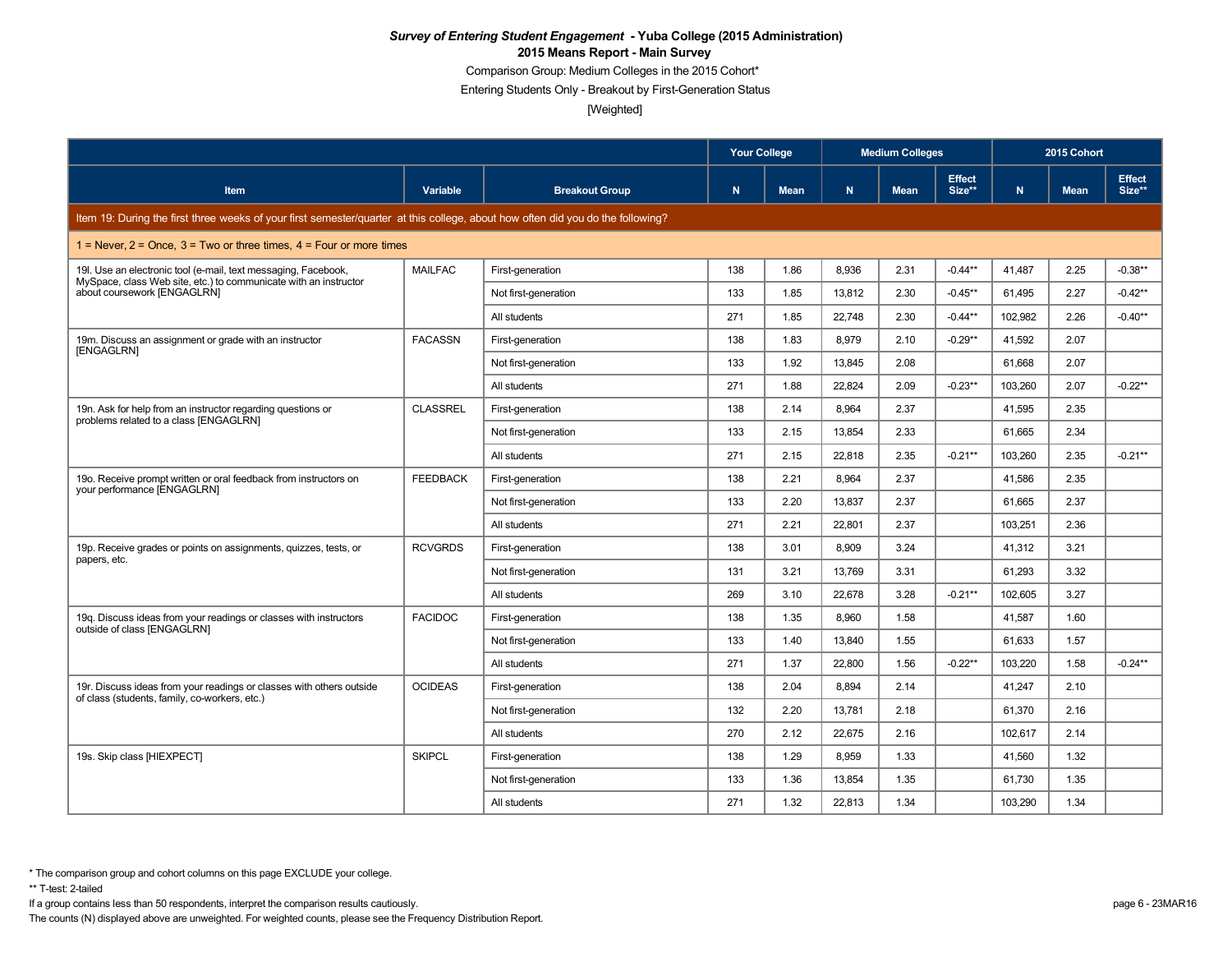Comparison Group: Medium Colleges in the 2015 Cohort\*

Entering Students Only - Breakout by First-Generation Status

[Weighted]

|                                                                                                                                                                                                                      |                 |                       | <b>Your College</b> |             | <b>Medium Colleges</b> |             |                         | 2015 Cohort |             |                         |
|----------------------------------------------------------------------------------------------------------------------------------------------------------------------------------------------------------------------|-----------------|-----------------------|---------------------|-------------|------------------------|-------------|-------------------------|-------------|-------------|-------------------------|
| <b>Item</b>                                                                                                                                                                                                          | Variable        | <b>Breakout Group</b> | N                   | <b>Mean</b> | N.                     | <b>Mean</b> | <b>Effect</b><br>Size** | N.          | <b>Mean</b> | <b>Effect</b><br>Size** |
| Item 20.2: Think about your experiences from the time of your decision to attend this college through the end of the first three weeks of your first semester/quarter. How often did you use the following services? |                 |                       |                     |             |                        |             |                         |             |             |                         |
| 1 = Never, $2$ = Once, $3$ = Two or three times, $4$ = Four or more times                                                                                                                                            |                 |                       |                     |             |                        |             |                         |             |             |                         |
| 20.2a. Academic advising/planning                                                                                                                                                                                    | <b>ACADPUSE</b> | First-generation      | 132                 | 1.64        | 8,597                  | 1.81        |                         | 39,810      | 1.84        |                         |
|                                                                                                                                                                                                                      |                 | Not first-generation  | 130                 | 1.69        | 13,546                 | 1.81        |                         | 60,267      | 1.87        |                         |
|                                                                                                                                                                                                                      |                 | All students          | 262                 | 1.67        | 22.143                 | 1.81        |                         | 100.077     | 1.85        | $-0.23**$               |
| 20.2b. Career counseling                                                                                                                                                                                             | CARCUSE         | First-generation      | 135                 | 1.54        | 8,501                  | 1.29        | $0.41**$                | 39,326      | 1.29        | $0.41**$                |
|                                                                                                                                                                                                                      |                 | Not first-generation  | 127                 | 1.27        | 13,347                 | 1.21        |                         | 59,468      | 1.22        |                         |
|                                                                                                                                                                                                                      |                 | All students          | 262                 | 1.42        | 21,848                 | 1.24        | $0.31**$                | 98.794      | 1.25        | $0.30**$                |
| 20.2c. Job placement assistance                                                                                                                                                                                      | <b>JOBPLUSE</b> | First-generation      | 132                 | 1.05        | 8,365                  | 1.09        |                         | 38,642      | 1.09        |                         |
|                                                                                                                                                                                                                      |                 | Not first-generation  | 127                 | 1.04        | 13,193                 | 1.07        |                         | 58,752      | 1.08        |                         |
|                                                                                                                                                                                                                      |                 | All students          | 259                 | 1.05        | 21,558                 | 1.08        |                         | 97,394      | 1.08        |                         |
| 20.2d. Face-to-face tutoring [ENGAGLRN]                                                                                                                                                                              | <b>FFTUSE</b>   | First-generation      | 134                 | 1.39        | 8.590                  | 1.29        |                         | 39.622      | 1.32        |                         |
|                                                                                                                                                                                                                      |                 | Not first-generation  | 131                 | 1.25        | 13,422                 | 1.25        |                         | 59,928      | 1.27        |                         |
|                                                                                                                                                                                                                      |                 | All students          | 265                 | 1.32        | 22,012                 | 1.27        |                         | 99,550      | 1.29        |                         |
| 20.2e. Online tutoring                                                                                                                                                                                               | <b>OLTUSE</b>   | First-generation      | 133                 | 1.04        | 8.383                  | 1.11        |                         | 38.677      | 1.11        |                         |
|                                                                                                                                                                                                                      |                 | Not first-generation  | 128                 | 1.08        | 13,205                 | 1.09        |                         | 58,838      | 1.10        |                         |
|                                                                                                                                                                                                                      |                 | All students          | 261                 | 1.06        | 21,588                 | 1.10        |                         | 97,515      | 1.11        |                         |
| 20.2f. Writing, math, or other skill lab [ENGAGLRN]                                                                                                                                                                  | <b>SKLABUSE</b> | First-generation      | 133                 | 1.40        | 8,497                  | 1.81        | $-0.37**$               | 39,301      | 1.75        | $-0.33**$               |
|                                                                                                                                                                                                                      |                 | Not first-generation  | 131                 | 1.37        | 13,364                 | 1.69        | $-0.31**$               | 59,639      | 1.67        |                         |
|                                                                                                                                                                                                                      |                 | All students          | 264                 | 1.39        | 21,861                 | 1.74        | $-0.33**$               | 98,940      | 1.71        | $-0.31**$               |
| 20.2g. Financial assistance advising                                                                                                                                                                                 | <b>FAUSE</b>    | First-generation      | 134                 | 2.06        | 8,505                  | 1.82        |                         | 39,315      | 1.83        |                         |
|                                                                                                                                                                                                                      |                 | Not first-generation  | 128                 | 1.64        | 13,359                 | 1.66        |                         | 59.492      | 1.69        |                         |
|                                                                                                                                                                                                                      |                 | All students          | 262                 | 1.86        | 21.864                 | 1.73        |                         | 98,807      | 1.75        |                         |
| 20.2h. Computer lab [ENGAGLRN]                                                                                                                                                                                       | <b>COMLBUSE</b> | First-generation      | 132                 | 1.77        | 8,595                  | 2.16        | $-0.33**$               | 39,670      | 2.12        | $-0.30**$               |
|                                                                                                                                                                                                                      |                 | Not first-generation  | 128                 | 1.44        | 13,505                 | 2.06        | $-0.56**$               | 60,112      | 2.05        | $-0.56**$               |
|                                                                                                                                                                                                                      |                 | All students          | 260                 | 1.61        | 22,100                 | 2.10        | $-0.43**$               | 99,782      | 2.08        | $-0.42**$               |

\*\* T-test: 2-tailed

If a group contains less than 50 respondents, interpret the comparison results cautiously. page 7 - 23MAR16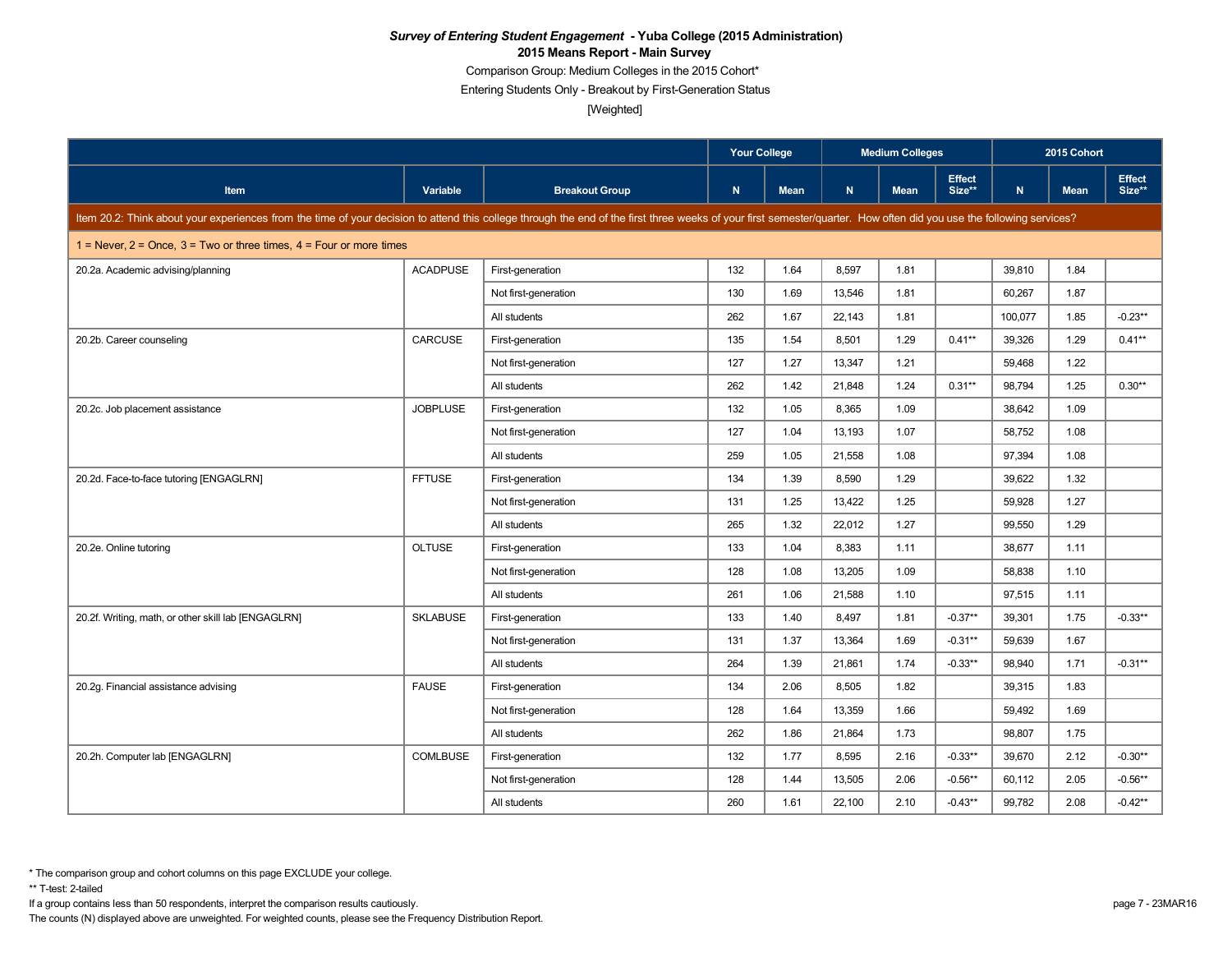Comparison Group: Medium Colleges in the 2015 Cohort\*

Entering Students Only - Breakout by First-Generation Status

[Weighted]

|                                                                                                                                                                                                                            |                 |                       | <b>Your College</b> |             |        | <b>Medium Colleges</b> |                         | 2015 Cohort  |             |                  |
|----------------------------------------------------------------------------------------------------------------------------------------------------------------------------------------------------------------------------|-----------------|-----------------------|---------------------|-------------|--------|------------------------|-------------------------|--------------|-------------|------------------|
| Item                                                                                                                                                                                                                       | Variable        | <b>Breakout Group</b> | $\mathbf N$         | <b>Mean</b> | N      | <b>Mean</b>            | <b>Effect</b><br>Size** | $\mathbf{N}$ | <b>Mean</b> | Effect<br>Size** |
| Item 20.2: Think about your experiences from the time of your decision to attend this college through the end of the first three weeks of your first semester/quarter. How often did you use the following services?       |                 |                       |                     |             |        |                        |                         |              |             |                  |
| 1 = Never, $2$ = Once, $3$ = Two or three times, $4$ = Four or more times                                                                                                                                                  |                 |                       |                     |             |        |                        |                         |              |             |                  |
| 20.2i. Student organizations                                                                                                                                                                                               | <b>STORGUSE</b> | First-generation      | 131                 | 1.13        | 8.416  | 1.21                   |                         | 38.899       | 1.21        |                  |
|                                                                                                                                                                                                                            |                 | Not first-generation  | 128                 | 1.07        | 13,258 | 1.20                   |                         | 59,233       | 1.22        |                  |
|                                                                                                                                                                                                                            |                 | All students          | 259                 | 1.10        | 21,674 | 1.21                   |                         | 98,132       | 1.22        |                  |
| 20.2j. Transfer credit assistance                                                                                                                                                                                          | <b>TRNFCRAS</b> | First-generation      | 132                 | 1.23        | 8,435  | 1.14                   |                         | 38,924       | 1.14        |                  |
|                                                                                                                                                                                                                            |                 | Not first-generation  | 129                 | 1.07        | 13,292 | 1.16                   |                         | 59,210       | 1.17        |                  |
|                                                                                                                                                                                                                            |                 | All students          | 261                 | 1.16        | 21.727 | 1.15                   |                         | 98,134       | 1.16        |                  |
| 20.2k. Services to students with disabilities                                                                                                                                                                              | <b>DISVSUSE</b> | First-generation      | 130                 | 1.08        | 8,447  | 1.10                   |                         | 38,959       | 1.11        |                  |
|                                                                                                                                                                                                                            |                 | Not first-generation  | 127                 | 1.03        | 13,325 | 1.13                   |                         | 59,270       | 1.12        |                  |
|                                                                                                                                                                                                                            |                 | All students          | 257                 | 1.06        | 21,772 | 1.12                   |                         | 98,229       | 1.12        |                  |
| Item 20.3: Think about your experiences from the time of your decision to attend this college through the end of the first three weeks of your first semester/quarter. How satisfied were you with the following services? |                 |                       |                     |             |        |                        |                         |              |             |                  |
| $1 =$ Not at all, $2 =$ Somewhat, $3 =$ Very (the N/A category is not included in means calculations)                                                                                                                      |                 |                       |                     |             |        |                        |                         |              |             |                  |
| 20.3a. Academic advising/planning                                                                                                                                                                                          | <b>ACADPSAT</b> | First-generation      | 78                  | 2.17        | 5,100  | 2.37                   |                         | 24,453       | 2.38        |                  |
|                                                                                                                                                                                                                            |                 | Not first-generation  | 68                  | 2.32        | 8.078  | 2.38                   |                         | 37,725       | 2.38        |                  |
|                                                                                                                                                                                                                            |                 | All students          | 146                 | 2.24        | 13,178 | 2.37                   |                         | 62,178       | 2.38        |                  |
| 20.3b. Career counseling                                                                                                                                                                                                   | CARCSAT         | First-generation      | 65                  | 2.16        | 2,161  | 2.31                   |                         | 10.625       | 2.31        |                  |
|                                                                                                                                                                                                                            |                 | Not first-generation  | 31                  | 2.30        | 2,756  | 2.30                   |                         | 12,528       | 2.31        |                  |
|                                                                                                                                                                                                                            |                 | All students          | 96                  | 2.20        | 4,917  | 2.30                   |                         | 23,153       | 2.31        |                  |
| 20.3c. Job placement assistance                                                                                                                                                                                            | <b>JOBPLSAT</b> | First-generation      | 20                  | 1.86        | 1.144  | 1.98                   |                         | 5,502        | 2.05        |                  |
|                                                                                                                                                                                                                            |                 | Not first-generation  | $\overline{7}$      | 1.54        | 1,444  | 2.05                   |                         | 6,704        | 2.10        |                  |
|                                                                                                                                                                                                                            |                 | All students          | 27                  | 1.77        | 2,588  | 2.02                   |                         | 12,206       | 2.08        |                  |
| 20.3d. Face-to-face tutoring                                                                                                                                                                                               | <b>FFTSAT</b>   | First-generation      | 48                  | 2.17        | 2.034  | 2.43                   |                         | 10.165       | 2.45        |                  |
|                                                                                                                                                                                                                            |                 | Not first-generation  | 20                  | 2.31        | 2,727  | 2.47                   |                         | 12,822       | 2.47        |                  |
|                                                                                                                                                                                                                            |                 | All students          | 68                  | 2.21        | 4.761  | 2.45                   |                         | 22.987       | 2.46        |                  |

If a group contains less than 50 respondents, interpret the comparison results cautiously. page 8 - 23MAR16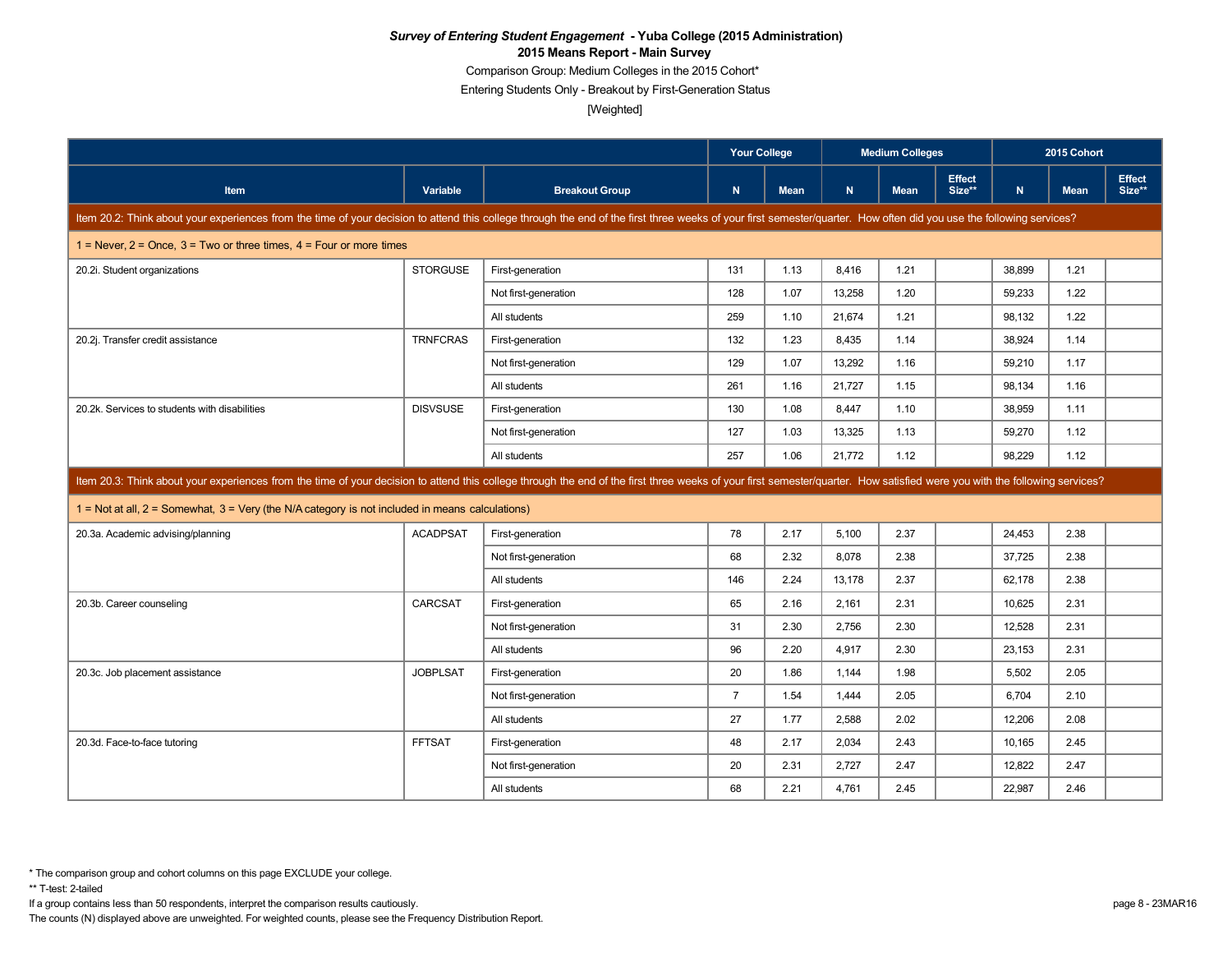Comparison Group: Medium Colleges in the 2015 Cohort\*

Entering Students Only - Breakout by First-Generation Status

[Weighted]

|                                                                                                                                                                                                                            |                                                                                                       | <b>Your College</b>   |                |             | <b>Medium Colleges</b> |             |                         | 2015 Cohort |             |                         |  |  |
|----------------------------------------------------------------------------------------------------------------------------------------------------------------------------------------------------------------------------|-------------------------------------------------------------------------------------------------------|-----------------------|----------------|-------------|------------------------|-------------|-------------------------|-------------|-------------|-------------------------|--|--|
| <b>Item</b>                                                                                                                                                                                                                | <b>Variable</b>                                                                                       | <b>Breakout Group</b> | $\mathsf{N}$   | <b>Mean</b> | N.                     | <b>Mean</b> | <b>Effect</b><br>Size** | N.          | <b>Mean</b> | <b>Effect</b><br>Size** |  |  |
| Item 20.3: Think about your experiences from the time of your decision to attend this college through the end of the first three weeks of your first semester/quarter. How satisfied were you with the following services? |                                                                                                       |                       |                |             |                        |             |                         |             |             |                         |  |  |
|                                                                                                                                                                                                                            | $1 =$ Not at all, $2 =$ Somewhat, $3 =$ Very (the N/A category is not included in means calculations) |                       |                |             |                        |             |                         |             |             |                         |  |  |
| 20.3e. Online tutoring                                                                                                                                                                                                     | <b>OLTSAT</b>                                                                                         | First-generation      | 19             | 1.97        | 1,087                  | 2.08        |                         | 5,350       | 2.12        |                         |  |  |
|                                                                                                                                                                                                                            |                                                                                                       | Not first-generation  | 9              | 1.73        | 1,378                  | 2.18        |                         | 6,505       | 2.17        |                         |  |  |
|                                                                                                                                                                                                                            |                                                                                                       | All students          | 28             | 1.89        | 2,465                  | 2.13        |                         | 11,855      | 2.15        |                         |  |  |
| 20.3f. Writing, math, or other skill lab                                                                                                                                                                                   | <b>SKLBSAT</b>                                                                                        | First-generation      | 46             | 2.20        | 3,523                  | 2.49        |                         | 16,020      | 2.48        |                         |  |  |
|                                                                                                                                                                                                                            |                                                                                                       | Not first-generation  | 23             | 2.21        | 4.820                  | 2.48        |                         | 21,523      | 2.48        |                         |  |  |
|                                                                                                                                                                                                                            |                                                                                                       | All students          | 69             | 2.20        | 8,343                  | 2.48        | $-0.48**$               | 37,543      | 2.48        | $-0.47**$               |  |  |
| 20.3g. Financial assistance advising                                                                                                                                                                                       | <b>FAADVSAT</b>                                                                                       | First-generation      | 95             | 2.31        | 4.636                  | 2.36        |                         | 21,646      | 2.36        |                         |  |  |
|                                                                                                                                                                                                                            |                                                                                                       | Not first-generation  | 59             | 2.22        | 6,160                  | 2.37        |                         | 27,894      | 2.33        |                         |  |  |
|                                                                                                                                                                                                                            |                                                                                                       | All students          | 154            | 2.28        | 10,796                 | 2.37        |                         | 49,540      | 2.35        |                         |  |  |
| 20.3h. Computer lab                                                                                                                                                                                                        | <b>COMLBSAT</b>                                                                                       | First-generation      | 82             | 2.41        | 5,092                  | 2.65        | $-0.47**$               | 22,990      | 2.63        | $-0.43**$               |  |  |
|                                                                                                                                                                                                                            |                                                                                                       | Not first-generation  | 46             | 2.54        | 7,522                  | 2.62        |                         | 32,920      | 2.62        |                         |  |  |
|                                                                                                                                                                                                                            |                                                                                                       | All students          | 128            | 2.45        | 12,614                 | 2.64        | $-0.37**$               | 55,910      | 2.63        | $-0.35**$               |  |  |
| 20.3i. Student organizations                                                                                                                                                                                               | <b>STORGSAT</b>                                                                                       | First-generation      | 28             | 2.02        | 1,655                  | 2.27        |                         | 8,170       | 2.30        |                         |  |  |
|                                                                                                                                                                                                                            |                                                                                                       | Not first-generation  | 14             | 1.85        | 2.459                  | 2.33        |                         | 11.743      | 2.35        |                         |  |  |
|                                                                                                                                                                                                                            |                                                                                                       | All students          | 42             | 1.96        | 4,114                  | 2.30        |                         | 19,913      | 2.33        | $-0.56**$               |  |  |
| 20.3j. Transfer credit assistance                                                                                                                                                                                          | <b>TRCRASAT</b>                                                                                       | First-generation      | 35             | 1.83        | 1,463                  | 2.18        |                         | 6,891       | 2.19        |                         |  |  |
|                                                                                                                                                                                                                            |                                                                                                       | Not first-generation  | 18             | 1.81        | 2,312                  | 2.27        |                         | 10,763      | 2.27        |                         |  |  |
|                                                                                                                                                                                                                            |                                                                                                       | All students          | 53             | 1.82        | 3,775                  | 2.23        | $-0.56**$               | 17,654      | 2.24        | $-0.57**$               |  |  |
| 20.3k. Services to students with disabilities                                                                                                                                                                              | <b>DISVSAT</b>                                                                                        | First-generation      | 22             | 1.70        | 1,147                  | 2.26        |                         | 5,302       | 2.31        | $-0.80**$               |  |  |
|                                                                                                                                                                                                                            |                                                                                                       | Not first-generation  | $\overline{7}$ | 1.60        | 1,548                  | 2.42        |                         | 7,077       | 2.40        |                         |  |  |
|                                                                                                                                                                                                                            |                                                                                                       | All students          | 29             | 1.68        | 2,695                  | 2.35        | $-0.90**$               | 12,379      | 2.36        | $-0.92**$               |  |  |

\*\* T-test: 2-tailed

If a group contains less than 50 respondents, interpret the comparison results cautiously. page 9 - 23MAR16

<sup>\*</sup> The comparison group and cohort columns on this page EXCLUDE your college.